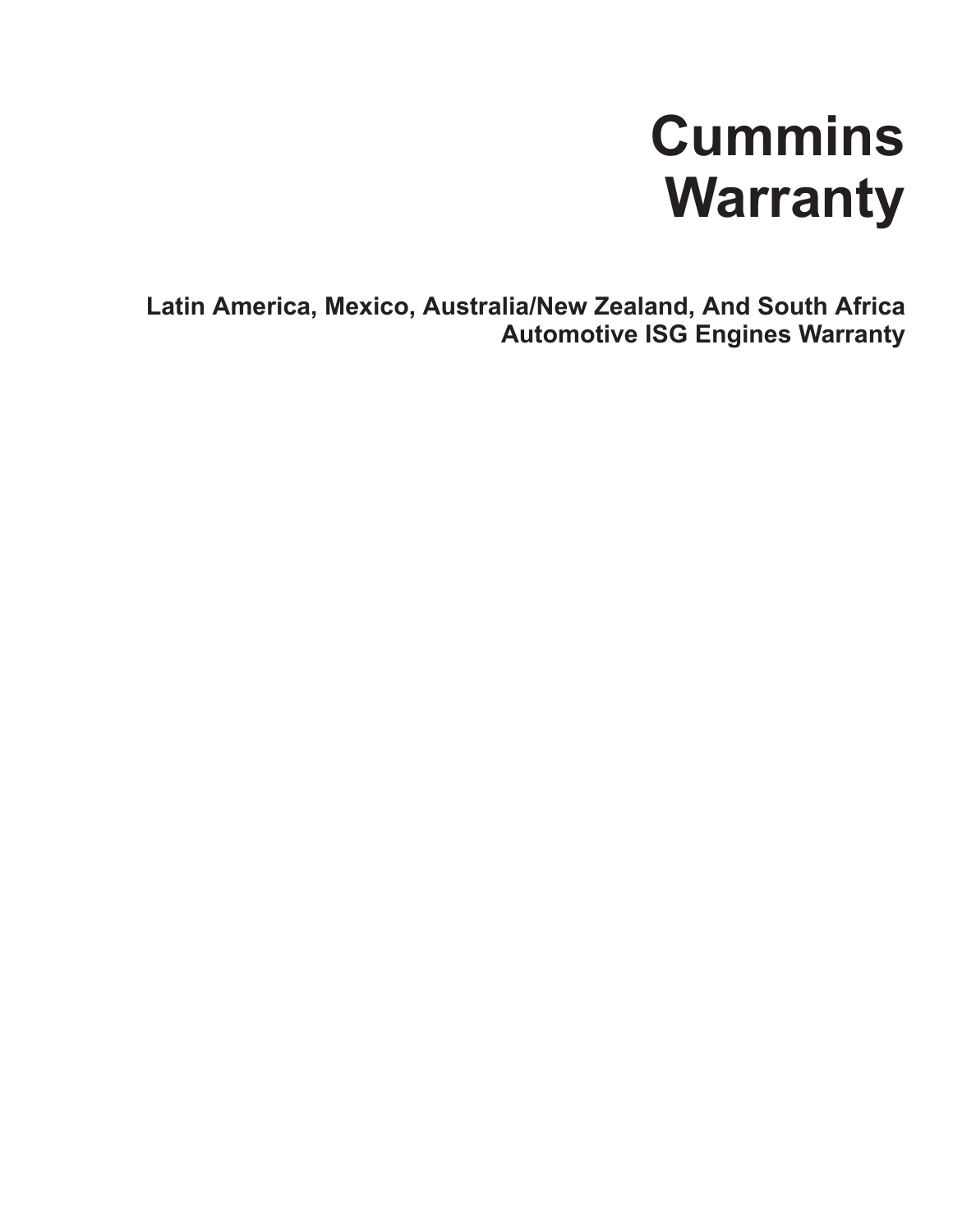### **Coverage Products Warranted**

This Warranty applies to new ISG Engines sold by Cummins and delivered to the first user on or after February 1, 2016, that are used in automotive onhighway applications in Latin America\*, Mexico, Australia/New Zealand, and South Africa\*\*, except for Engines used in bus and coach applications for which different Warranty Coverage is provided.

#### **Base Engine Warranty**

The Base Engine Warranty covers any failures of the Engine which result, under normal use and service, from a defect in material or factory workmanship (Warrantable Failure). This Coverage begins with the sale of the Engine by Cummins and ends two years or 250,000 miles (402,336 kilometers) or 6,250 hours of operation, whichever occurs first, after the date of delivery of the Engine to the first user.

Failures of fuel injectors are covered for two years or 125,000 miles (201,168 kilometers) or 3,125 hours, whichever occurs first, after the date of delivery of the Engine to the first user.

#### **Extended Major Components Warranty**

The Extended Major Components Warranty covers Warrantable Failures of the following Engine parts or castings:

| <b>Accessory Drive Adjustable</b><br><b>Idler Gear</b> | <b>Exhaust Rocker Lever</b> |
|--------------------------------------------------------|-----------------------------|
| Accessory Drive Lower Idler   Forging<br>Gear          |                             |
| Accessory Drive Upper Idler   Gear<br>Gear             |                             |
| Bolt/Capscrew                                          | Injector Lobe               |
| Brake Lobe                                             | Intake Rocker Lever         |
| <b>Camshaft Gear</b>                                   | Low C Bore/Pkg Rg Bore      |
| <b>Camshaft Nose</b>                                   | Main Bearing Cap            |
| <b>Camshaft Other Than Nose</b>                        | <b>Roller Pin</b>           |
| Cap                                                    | Roller                      |
| Capscrew                                               | Valve Lobe                  |
| Dowel Pin/Ring                                         | <b>Valve Rocker Shaft</b>   |
| <b>Drive Gear</b>                                      |                             |

Bushing and bearing failures are NOT covered.

This Coverage begins with the expiration of the Base Engine Warranty and ends five years, 500,000 miles (804,672 kilometers) or 12,500 hours, whichever occurs first, after the date of delivery to the first user.

**These Warranties are made to all Owners in the chain of distribution and Coverage continues to all subsequent Owners until the end of the periods of Coverage.**

#### **Cummins Responsibilities During The Base Engine Warranty**

Cummins will pay reasonable costs for towing a vehicle disabled by a Warrantable Failure to the nearest authorized repair location. In lieu of the towing expense, Cummins will pay reasonable costs for mechanics to travel to and from the location of the vehicle, including meals, mileage and lodging, when the repair is performed at the site of the failure.

#### **During The Base Engine And The Extended Major Components Warranties**

Cummins will pay for all parts and labor needed to repair the damage to the Engine resulting from a Warrantable Failure.

Cummins will pay for the lubricating oil, antifreeze, filter elements, belts, hoses and other maintenance items that are not reusable due to a Warrantable Failure.

Cummins will pay for reasonable labor costs for Engine removal and reinstallation when necessary to repair a Warrantable Failure.

## **Owner Responsibilities**

Owner is responsible for the operation and maintenance of the Engine as specified in the applicable Cummins Operations and Maintenance Manual. Owner is also responsible for providing proof that all recommended maintenance has been performed.

Before the expiration of this Coverage, Owner must notify a Cummins distributor, authorized dealer or other repair location approved by Cummins of any Warrantable Failure and make the Engine available for repair by such facility. Except for Engines disabled by a Warrantable Failure during the Base Engine Warranty period, Owner must also deliver the Engine to the repair facility. Service locations are listed on the Cummins Worldwide Service Locator at cummins.com.

Owner is responsible for the cost of lubricating oil, antifreeze, filter elements and other maintenance items provided during Warrantable repairs unless such items are not reusable due to the Warrantable Failure.

Owner is responsible for communication expenses, meals, lodging and similar costs incurred as a result of a Warrantable Failure.

Owner is responsible for non-Engine repairs, "downtime" expenses, cargo damage, fines, all applicable taxes, all business costs and other losses resulting from a Warrantable Failure.

## **Limitations**

Engines with an emissions certification listed below must be operated using only diesel fuel having no more than the corresponding maximum sulfur content. Failure to use the specified fuel as listed in the Cummins Fuel Bulletin #3379001 Table 1 (Cummins Inc. Required Diesel Fuel Specifications) can damage the Engine and aftertreatment system within a short period of time. This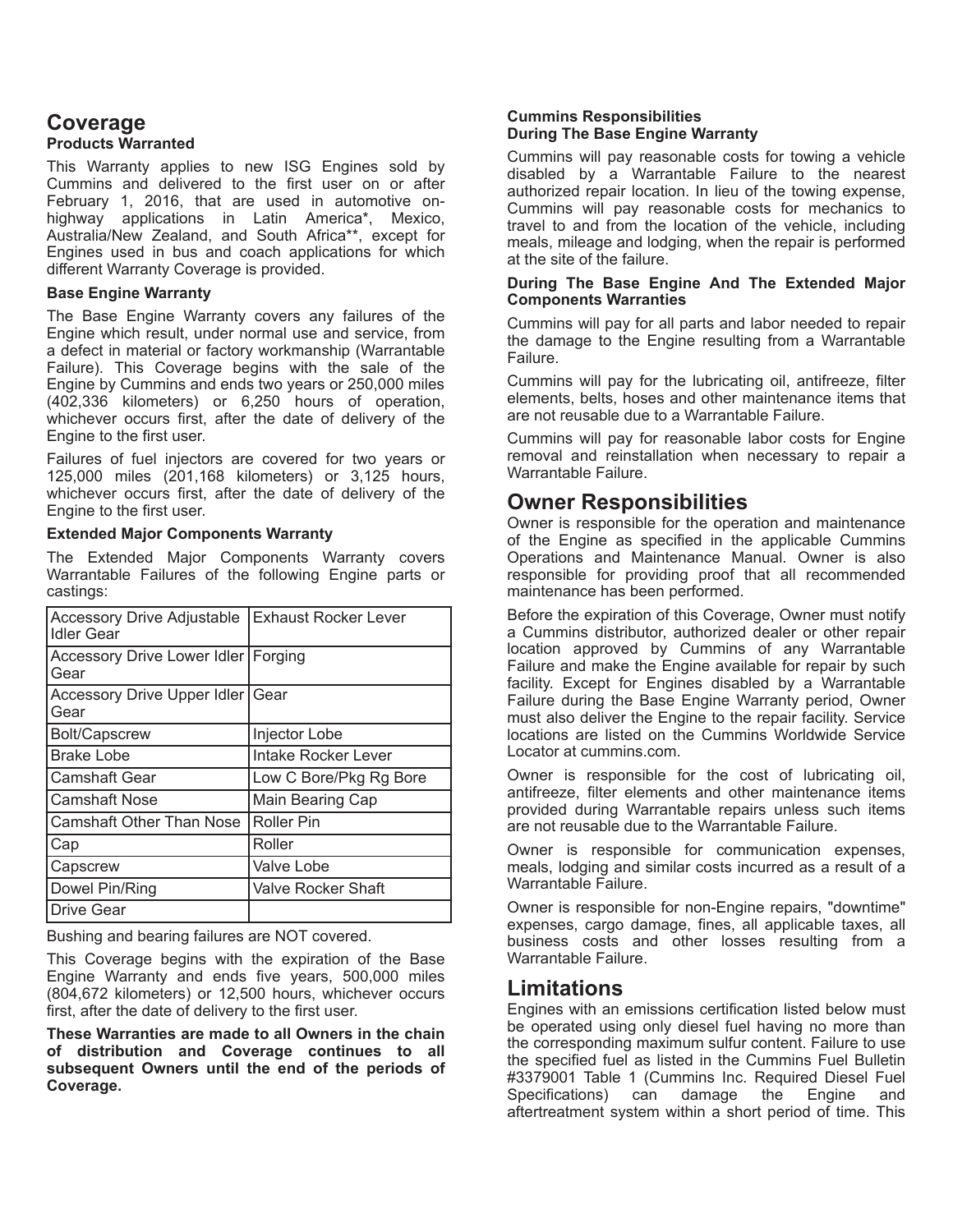damage could cause the Engine to become inoperable and failures attributable to the use of incorrect fuels will be denied Warranty Coverage. Fuel specifications also need to comply with local fuel regulations (EN590 for Europe and ASTM D975 for North America) for Warranty eligibility.

#### **Maximum sulfur levels by emissions certification level as listed on the Engine's dataplate are:**

| <b>EPA</b>                   | max. 15 parts per million |
|------------------------------|---------------------------|
| 2007/2010/2013/2017/2021     |                           |
| EPA Tier 4 Interim / Final / | max. 15 parts per million |
| Stage V in North America     |                           |
| EU Stage IIIB 2011           | max. 15 parts per million |
| EU Stage IV 2011             | max. 15 parts per million |
| EU Stage V                   | max. 10 parts per million |
| Euro 4/5                     | max. 50 parts per million |
| Euro 6                       | max. 10 parts per million |

Cummins is not responsible for failures or damage resulting from what Cummins determines to be abuse or neglect, including, but not limited to: operation without adequate coolants or lubricants; overfueling; overspeeding; lack of maintenance of lubricating, cooling or intake systems; improper storage, starting, warm-up, run-in or shutdown practices; unauthorized modifications of the Engine.

Cummins is also not responsible for failures caused by incorrect oil or fuel or by water, diesel exhaust fluid, catalytic reagent, dirt or other contaminants in the fuel, oil, diesel exhaust fluid, catalytic reagent or intake air system.

Failures resulting in excessive oil consumption are not covered beyond the Base Engine Warranty. Before a claim for excessive oil consumption will be considered, Owner must submit adequate documentation to show that consumption exceeds Cummins published standards.

Failures of belts and hoses supplied by Cummins are not covered beyond the first year after the date of delivery of the Engine to the first user or the duration of the Warranty, whichever occurs first.

Parts used to repair a Warrantable Failure may be new Cummins parts, Cummins approved rebuilt parts or repaired parts. Cummins is not responsible for failures resulting from the use of parts not approved by Cummins.

A new Cummins or Cummins approved rebuilt part used to repair a Warrantable Failure assumes the identity of the part it replaced and is entitled to the remaining Coverage hereunder.

Cummins Inc. reserves the right to interrogate Electronic Control Module (ECM) data for purposes of failure analysis.

**CUMMINS DOES NOT COVER WEAR OR WEAROUT OF COVERED PARTS.**

#### **CUMMINS IS NOT RESPONSIBLE FOR INCIDENTAL OR CONSEQUENTIAL DAMAGES.**

**THIS WARRANTY AND THE EMISSION WARRANTY SET FORTH HEREINAFTER ARE THE SOLE WARRANTIES MADE BY CUMMINS IN REGARD TO THESE ENGINES. CUMMINS MAKES NO OTHER WARRANTIES, EXPRESS OR IMPLIED, OR OF MERCHANTABILITY OR FITNESS FOR A PARTICULAR PURPOSE.**

This Warranty gives you specific legal rights, and you may also have other rights which vary from country to country.

In the case of consumer sales, in some countries the Owner has statutory rights which cannot be affected or limited by the terms of this Warranty.

Nothing in this Warranty excludes or restricts any contractual rights the Owner may have against third parties.

\* Latin America includes only Argentina, Bolivia, Chile, Colombia, Costa Rica, Dominican Republic (Santo Domingo only), Ecuador, El Salvador, Guatemala, Honduras, Mexico, Nicaragua, Panama, Paraguay, Peru, Uruguay and Venezuela.

\*\* South African countries include: Botswana, Kenya, Namibia, Malawi, Mozambique, Zimbabwe, Tanzania, Zambia and the Republic of South Africa (RSA).